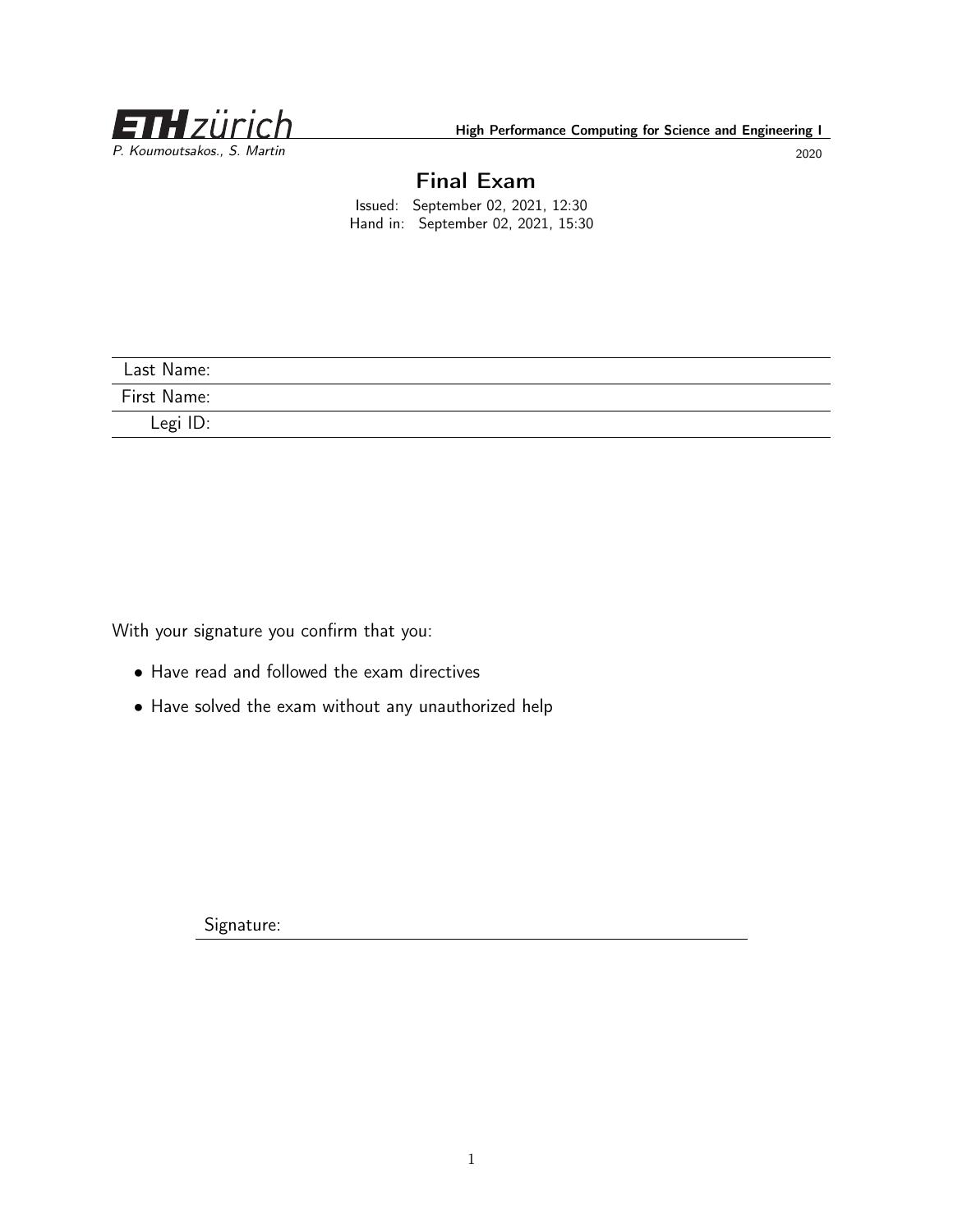# Grading table

| Question   | Maximum score | TA <sub>1</sub> | TA <sub>2</sub> | Score |
|------------|---------------|-----------------|-----------------|-------|
| Question 1 | 30            |                 |                 |       |
| Question 2 | 30            |                 |                 |       |
| Question 3 | 30            |                 |                 |       |
| Question 4 | 30            |                 |                 |       |
| Total:     | 120           |                 |                 |       |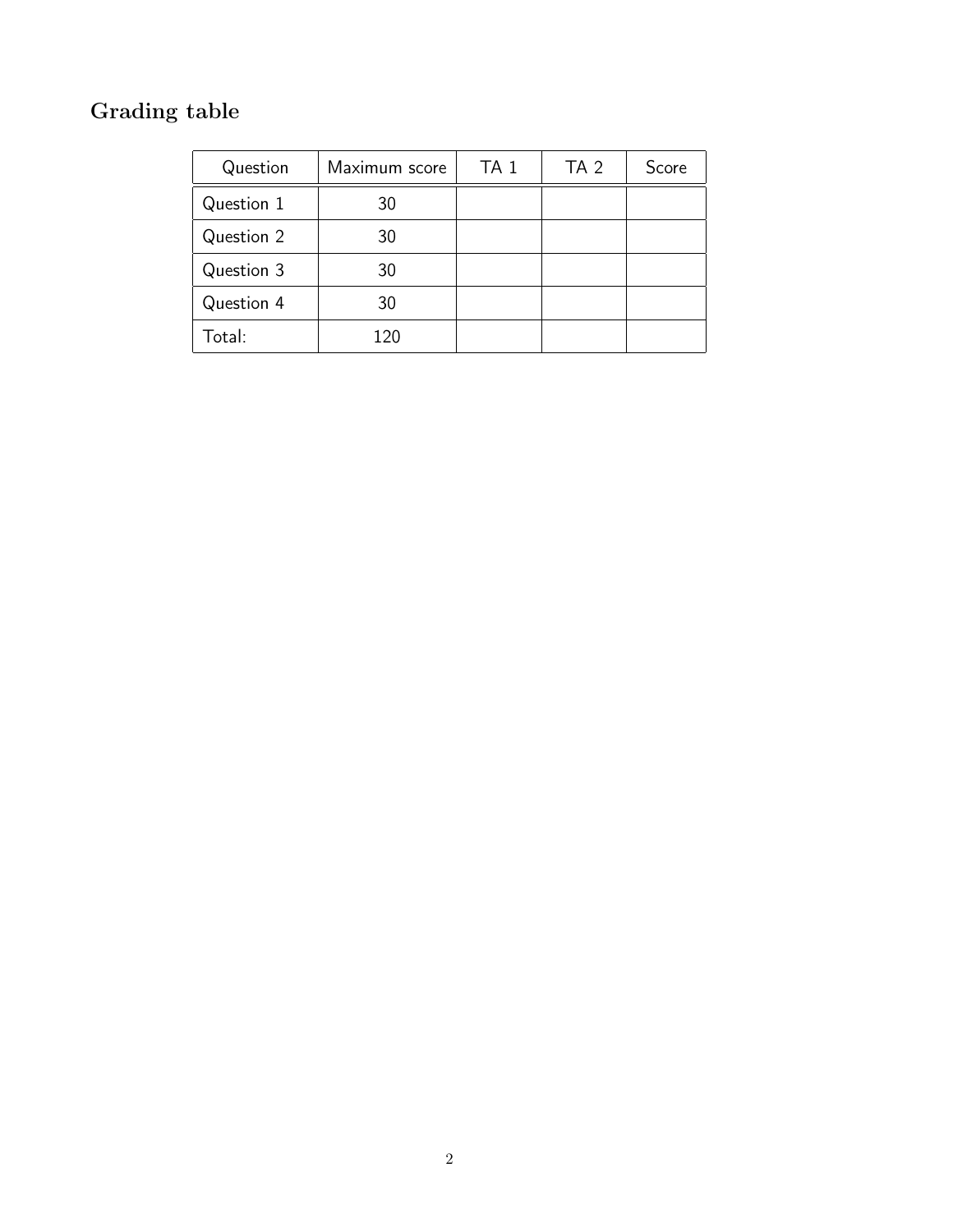#### Question 1: Roofline Model (15 points)

Given the computers A and B:

| Peak Performance [GFLOP/s]   1000 50 |  |      |
|--------------------------------------|--|------|
| Peak Bandwidth $[GB/s]$   50         |  | -250 |

- a) Compute the ridge point of the two computers.
- b) Which computer is going to reach a higher performance on a kernel with an operational intensity of 0.5 FLOP/B and why?
- c) For which values of operational intensity does computer A reach a higher performance than computer B?
- d) Consider two routines First() and Second() computing the trajectory of a particle driven by a force F and collecting some statistics. Both produce the same result but the second one replaces one memory access with an additional evaluation of the function F.

```
1 const int n = 1000;
2 float F(float);
3 float x[n + 2], u[n + 2], p;
4
5 void First() {
6 for (int i = 1; i <= n; ++i) {
\mathbf{r} float xi = x[i];
s float ui = u[i];9 float xip = xi + ui;10 float f = F(xip);
11 X[i + 1] = xip;12 u[i + 1] = u[i + f;13 p += u[i - 1] * f;
14 }
15 }
16
17 void Second() {
18 for (int i = 1; i <= n; ++i) {
19 float xi = x[i];
20 float ui = u[i];
21 float xip = xi + ui;f22 float f = F(xip);
23 x[i + 1] = xip;24 u[i + 1] = u[i + f;25 p += (ui – F(xi)) * f;
26 }
27 }
```
Let  $\phi$  be the number of floating point operations performed on one call of function F. By computing the operational intensity, show that Second() always has higher (or equal) performance than First() in terms of FLOP/s. Is it possible that Second() nevertheless has longer execution time for some values of  $\phi$ ? If yes, find the minimum such  $\phi$ . Assume no cache, the code is executed on computer A, only floating point operations take time, memory access is needed only for arrays x and u and perfectly overlaps with floating points operations.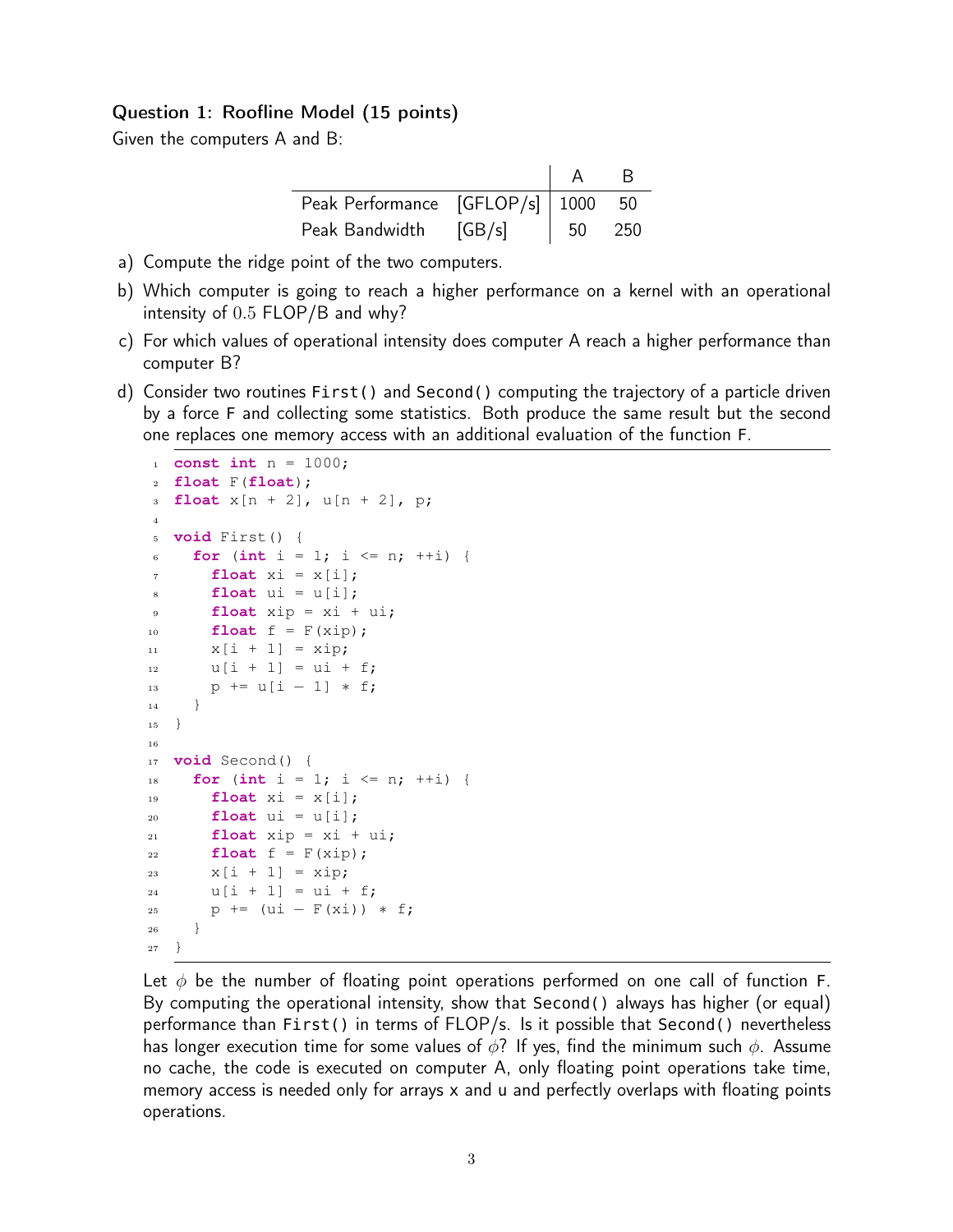#### Question 2: Intel Intrinsics bug hunting (30 points)

a) The following code tries to vectorize the operation

$$
b_i = a_{2i} + a_{2i+1} \quad , \quad i = 0, \dots, N-1
$$

for a given integer N and two arrays  $a$  and  $b$  of size  $2N$  and  $N$  respectively. Identify the bugs in the given implementation. You should assume that SSE intrinsics with 128 bit registers are used and that header files  $(*h)$  are correctly included. Also, you can assume that N is a multiple of 4 and that  $a$  and  $b$  are aligned to 16-byte addresses.

```
1 float a[2∗N], b[N];
2 //...
3 //Assume that array a is initialized with proper values here
4 //...
5 __m128 ∗av = (__m128∗)a;
6 _m128 * bv = (m128*)b;7 for (i = 0; i < N/2; i++)
8 bv[i] = _mm_hadd_ps(av[2∗i], av[2∗i+1]);
```
Note that if x and y are two vector registers that each hold 4 single-precision numbers then

```
ml28 result = mm\_hadd\_ps(x, y);
```
#### is equivalent to

```
__m128 result;
result[0] = x[0] + x[1];result[1] = x[2] + x[3];result[2] = y[0] + y[1];result[3] = y[2] + y[3];
```
b) The following code is a serial version of a  $2 \times 2$  matrix-matrix multiplication

```
1 double A[4],B[4],C[4];
2 //...
3 //Assume A and B are initialized here
4 //
5 / /C = AB6 C[0] = A[0]∗B[0] + A[1]∗B[2];
7 \text{ C}[1] = A[0]*B[1] + A[1]*B[3];8 C[2] = A[2]∗B[0] + A[3]∗B[2];
9 C[3] = A[2]∗B[1] + A[3]∗B[3];
```
You are asked to write a vectorized version that uses  $SSE2$  intrinsics. You can assume that all addresses are properly aligned in memory and that the correct header files are used. Your solution should operate on  $\mu_{m128d}$  registers and only needs to use the following instructions:

• \_mm\_load1\_pd(**double const** ∗ A) : loads double-precision element from memory into both elements of the result. Equivalent to:

```
__m128d result;
result[0] = A[0];result[1] = A[0];
```
• \_mm\_loadu\_pd(**double const** ∗ A) : loads two double-precision elements from memory into the result. Equivalent to:

```
__m128d result;
result[0] = A[0];result[1] = A[1];
```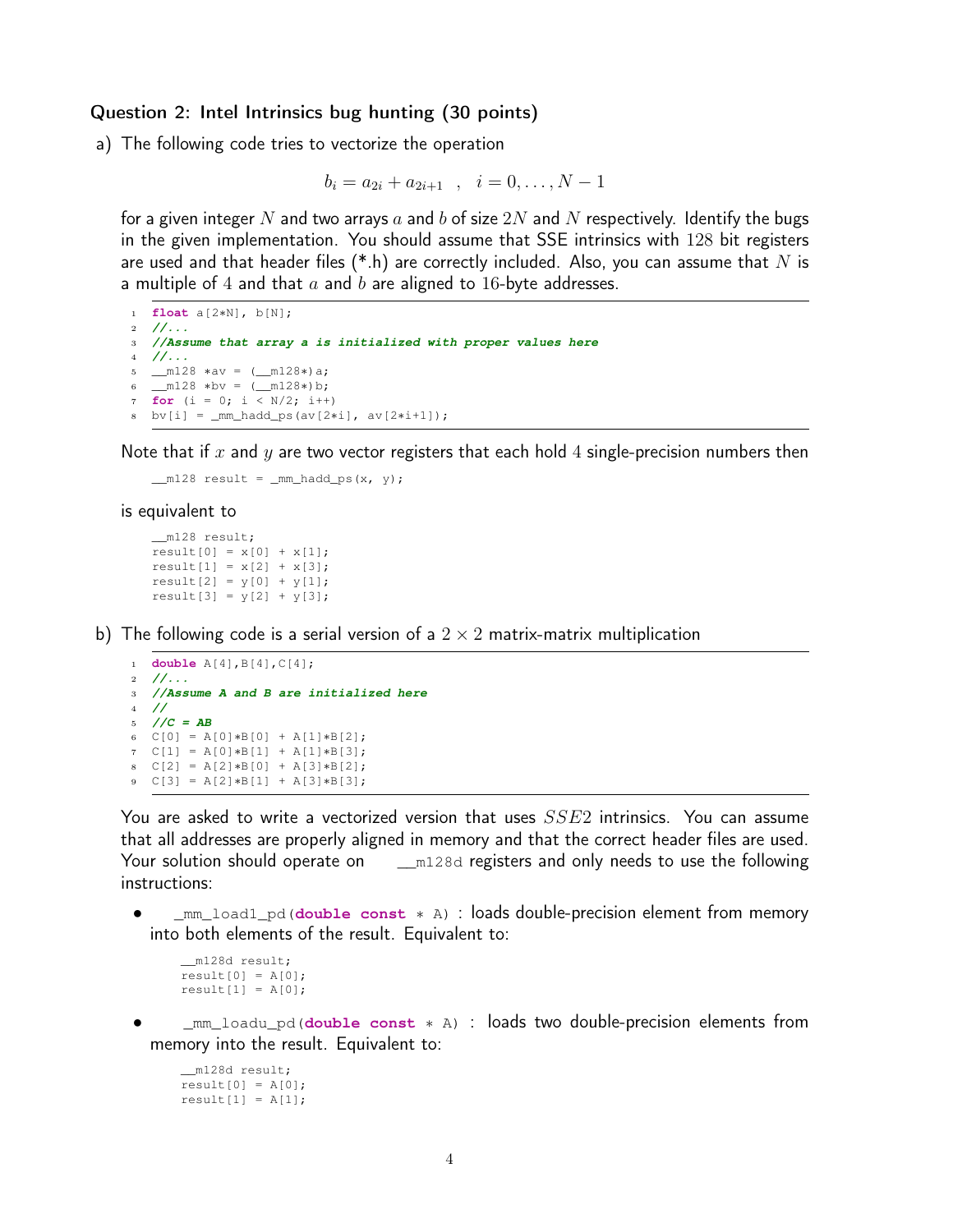•  $\Box$ mm\_add\_pd( $\Box$ m128d A,  $\Box$ m128d B): Adds double-precision elements in A and B. Equivalent to:

```
__m128d result;
result[0] = A[0] + B[0];result[1] = A[1] + B[1];
```
 $\text{mm\_mul\_pd}$  ( $\text{m128d A}$ ,  $\text{m128d B}$ : multiplies double-precision elements in  $A$ and  $B$ . Equivalent to:

```
__m128d result;
result[0] = A[0]*B[0];result[1] = A[1]*B[1];
```
c) Vectorize the following code (arrays are 16-byte aligned):

```
1 float a[4∗N], b[4∗N], x;
2 //Assume that the arrays a and b are initialized here somehow
3 for (i = 0; i < 4∗N; i++)
4 a[i] = b[i] + x;
```
Your solution should operate on  $\mu_{m128}$  registers and only needs to use the following instructions:

• \_mm\_set1\_ps(**float** a) : fills a vector register with a single-precision number. Equivalent to:

```
__m128 result;
result[0] = a;result[1] = a;result[2] = a;result[3] = a;
```
• \_mm\_add\_ps(\_\_m128 a, \_\_m128 b) : adds the elements of two single-precision vector registers. Equivalent to:

```
__m128 result;
result[0] = a[0]+b[0];result[1] = a[1]+b[1];result[2] = a[2]+b[2];result[3] = a[3]+b[3];
```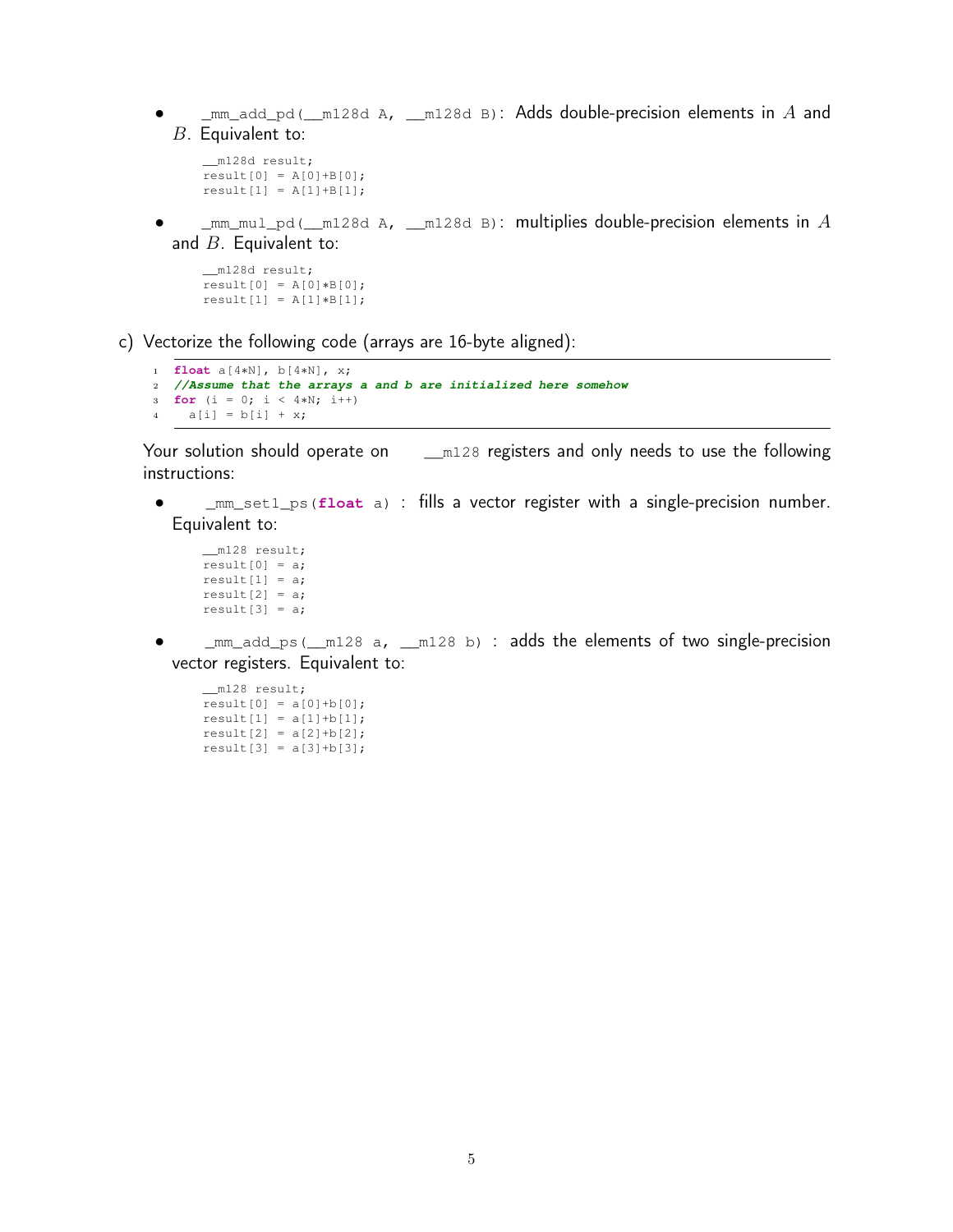### Question 3: Julia Set (30 points)

The Julia set is the set of complex numbers  $z = x + iy$  for which the series

$$
z_{n+1} = z_n^2 + c,\t\t(1)
$$

does not diverge for  $n \to \infty$ . c is a complex constant, one gets a different Julia set for each c. The initial value  $z_0$  is formed by the coordinates in the complex plane.

For this application we select  $c = -0.624 + 0.435i$ . In the special case where  $|c| < 2$  it can be shown that the divergence occurs if  $|z_n|$  becomes larger than 2 for some n.

<span id="page-5-0"></span>In Figure [1,](#page-5-0) each pixel represents one value of  $z$  in the image plane. The pixel color is determined by the minimum n for which  $|z_n| > 2$ . For some pixels, such n either does not exist or is too large, so we stop iterating after  $n = 1000$ .



Figure 1: Visualization of the Julia set for  $c = -0.624 + 0.435i$ .

The given skeleton code computes the iteration count for each pixel. The Julia set can be visualized with the given plotting script. The commands make && make run && make plot compile the code, run it and plot the set.

a) Parallelize the function julia\_set using OpenMP. Report the execution time for 1, 2 and 4 threads (use make run).

Due to the symmetry, the code computes only the bottom half of the image.

- b) The number of iterations may differ from pixel to pixel, which causes load imbalance. Improve your parallelization to fix the load imbalance issue, without adding a large overhead. Describe your approach. Report the execution time. Do you get the desired speed-up?
- c) To avoid false sharing, different threads should access cache lines. Propose a simple way to incorporate that into your code.
- d) Implement the function compute histogram that will tell you how much of each  $n$ , i.e. each pixel color, appears in the Julia set. Minimize the usage of critical regions, locks and atomics.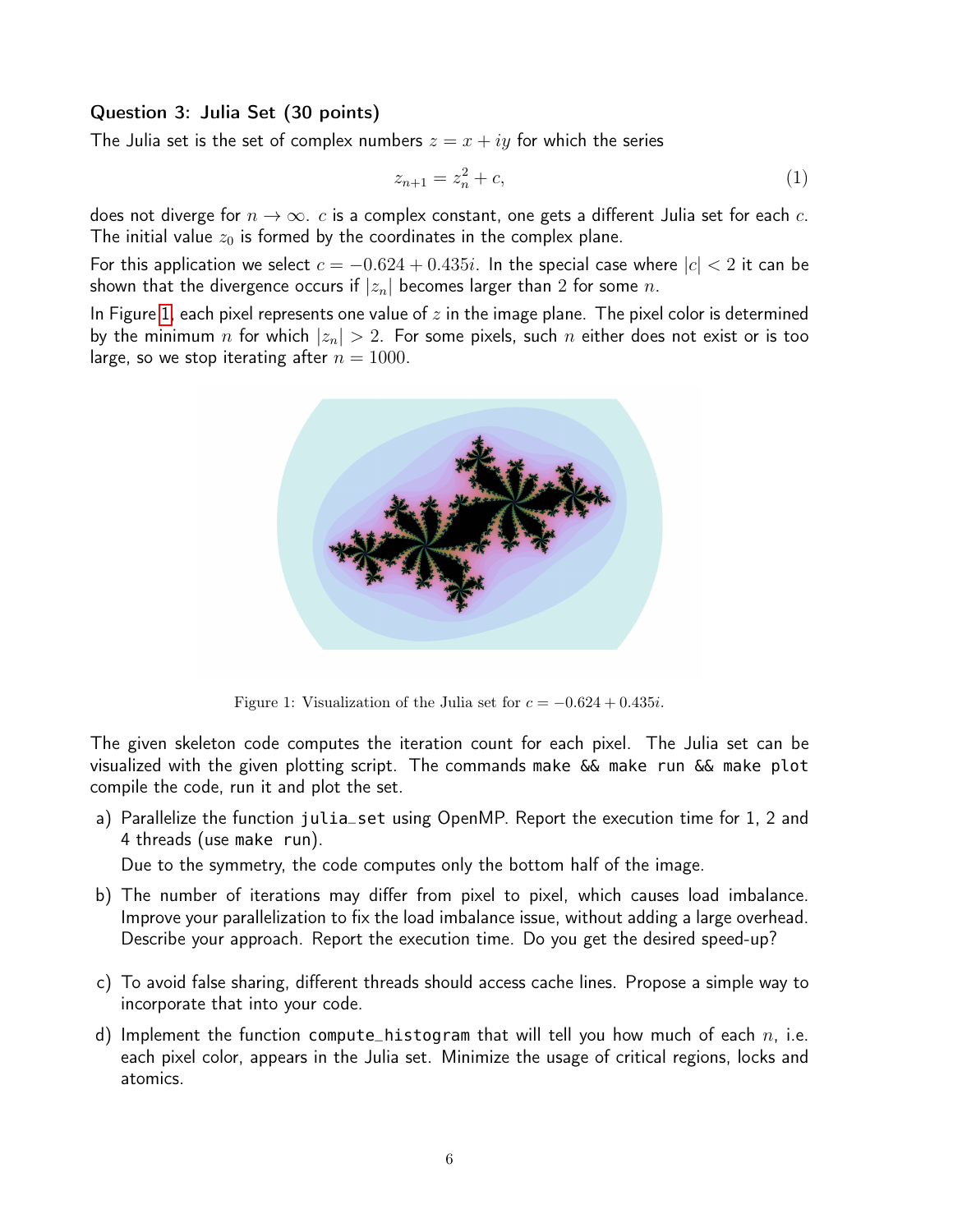#### Question 4: Particles MPI (30 points)

In this task you will implement an N-body solver describing a system of positively charged inertialess particles with MPI parallelization. The provided skeleton code

- seeds  $N$  particles on a unit circle

$$
\boldsymbol{x}_i = (x_i, y_i) = \left(\cos \frac{2\pi i}{N}, \sin \frac{2\pi i}{N}\right), \quad i = 0, \dots, N-1;
$$

distributing them over P ranks such that each rank takes  $N/P$  particles (assume N is divisible by  $P$ );

- performs time steps calling functions Step() and PrintStat();
- writes the particle positions to files init.dat and final.dat.
- a) Implement Step() which computes the forces and advances the particles

$$
\boldsymbol{f}_i = \sum_{\substack{j=0 \\ j \neq i}}^{N-1} \frac{\boldsymbol{x}_i - \boldsymbol{x}_j}{|\boldsymbol{x}_i - \boldsymbol{x}_j|^3}, \\ \boldsymbol{x}_i^{t+1} = \boldsymbol{x}_i^{t} + \Delta t \, \boldsymbol{f}_i^{t},
$$

where  $|\bm{x}| = \sqrt{x^2 + y^2}$  and  $\Delta t$  is a given time step.

<span id="page-6-0"></span>Each rank can make  $\mathcal{O}(P)$  MPI calls<sup>[1](#page-0-0)</sup> and use  $\mathcal{O}(N/P)$  bytes of memory. Your solution will be given more points for overlapping communication and computation. You may use make to build the executable, make run to run it on 2 processors and make plot to create image.png with particle positions as shown in Figure [2.](#page-6-0)



Figure 2: Expected output image.png produced by make plot.

<sup>&</sup>lt;sup>1</sup>Notation  $p = \mathcal{O}(q)$  means that  $p < Mq$  for a large enough constant M.